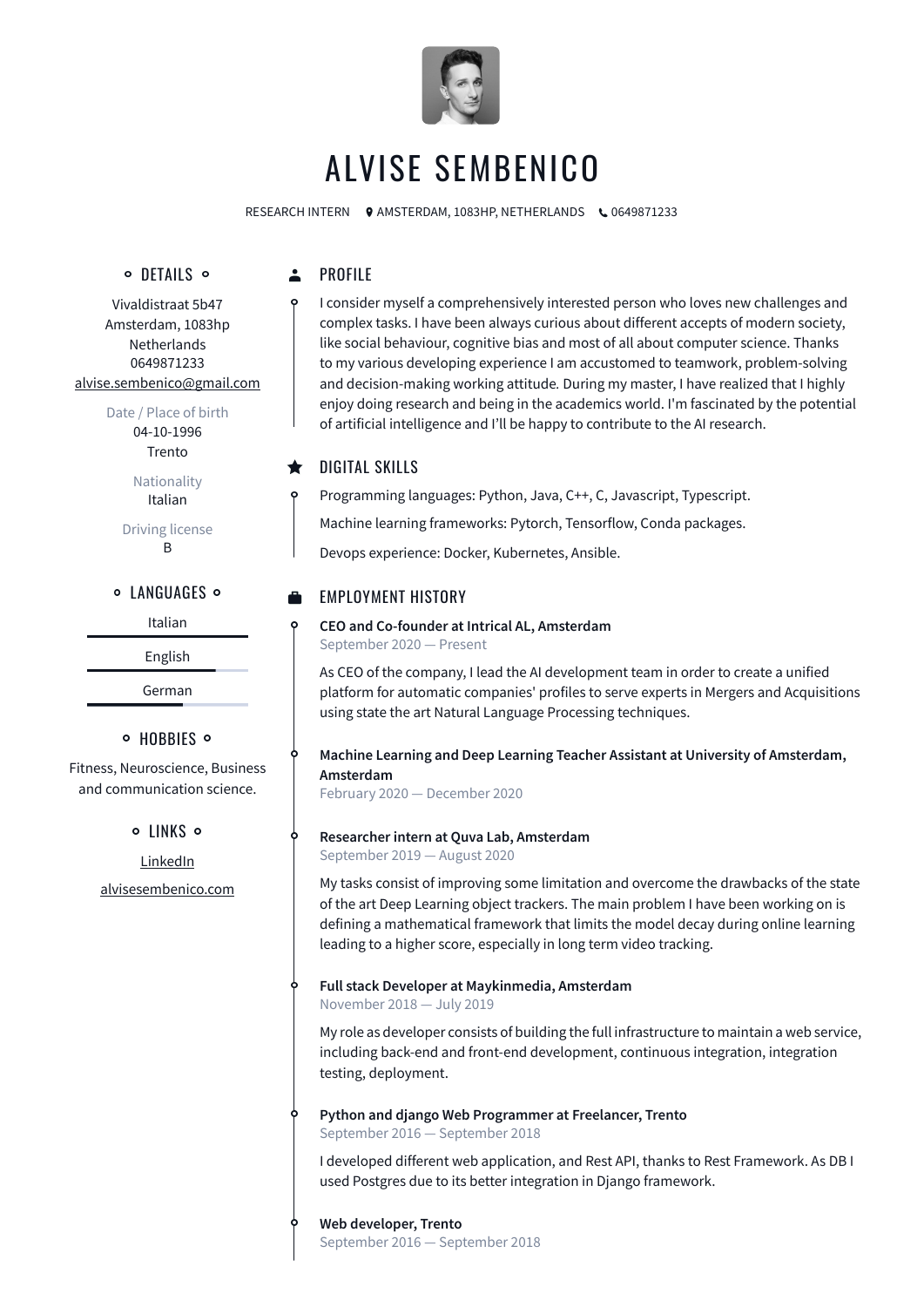I developed several Web-based application using Java EE and NodeJS. I built Rest API services and front-end website with HTML and JavaScript. In every project there is a strong component related to data management, therefore I used MySql and Postgres ad DBMS.

### **Junior Web Developer at Opera Universitaria, Trento**

February 2017 — October 2017

- Web application of a canteen system development, using Java EE and Mysql
- I built a digital signage aimed to displaying daily advertise and menu in University Canteen
- I cured alse the Front-end even if the design is not my first aim.

#### **Dot Net Web Developer at Gam Lab S.R.L., Rovereto**

June 2017 — June 2018

- I maintaned server and client side of payroll web application (.NET, ASP, HTML, Bootstrap, JavaScript)
- multi-platform smartphone application development (Cordova)

**Junior Web Developer at Polo Tecnologico per l'energia, Trento**

August 2014 — September 2014

- developed a website aiming to environment safeguard
- collaborate and communicate with stakeholders implementing best UI and utilities

## **EDUCATION**

**Artificial Intelligence, University of Amsterdam, Amsterdam** September 2018 — August 2020

Deeply research-driven programme, with a focus on the mathematical foundations. I worked on my thesis together with Quva Lab on "Multifaceted Memory Augmentation in Discriminative Object Tracking".

**Computer Science, Università degli studi di Trento, Trento**

September 2015 — July 2018

The main courses are: Programming 1, Object-Oriented programming, Functional Programming, Software Engineering 1-2, Algorithms and data structures, Database, Web-programming, Android Programming, Formal Languages and Compilers, Networks, Computer Architecture, Logic, Linear Algebra, Physic, Probability and Statistic. Lot of importance has been posed to the quality of the code, the team work, the importance of the standard, and the deep knowledge of all the layers that compose any application or process.

#### **REFERENCES** 40 L

 $\Omega$ 

#### ≻ EXTRA-CURRICULAR ACTIVITIES

#### **AI Startup Lab at ACE Venture, Amsterdam** March 2020 — Present

The AI Startup lab challenges students, recent graduates and early-stage startups to lay the foundation for an AI startup in as little as 10 weeks.

Participants are supported and guided by academic experts in the field of AI, as well as top-notch entrepreneurs. The AI Startup Lab is the ultimate opportunity to kickstart your entrepreneurial career in AI.

**Start Up Lab at UniTn, Trento** January 2018 — May 2018

The Start-Up Lab is a hands-on interdepartmental Lab on Innovation and Entrepreneurship an counts as one of the main pillars of the CLab of the University of